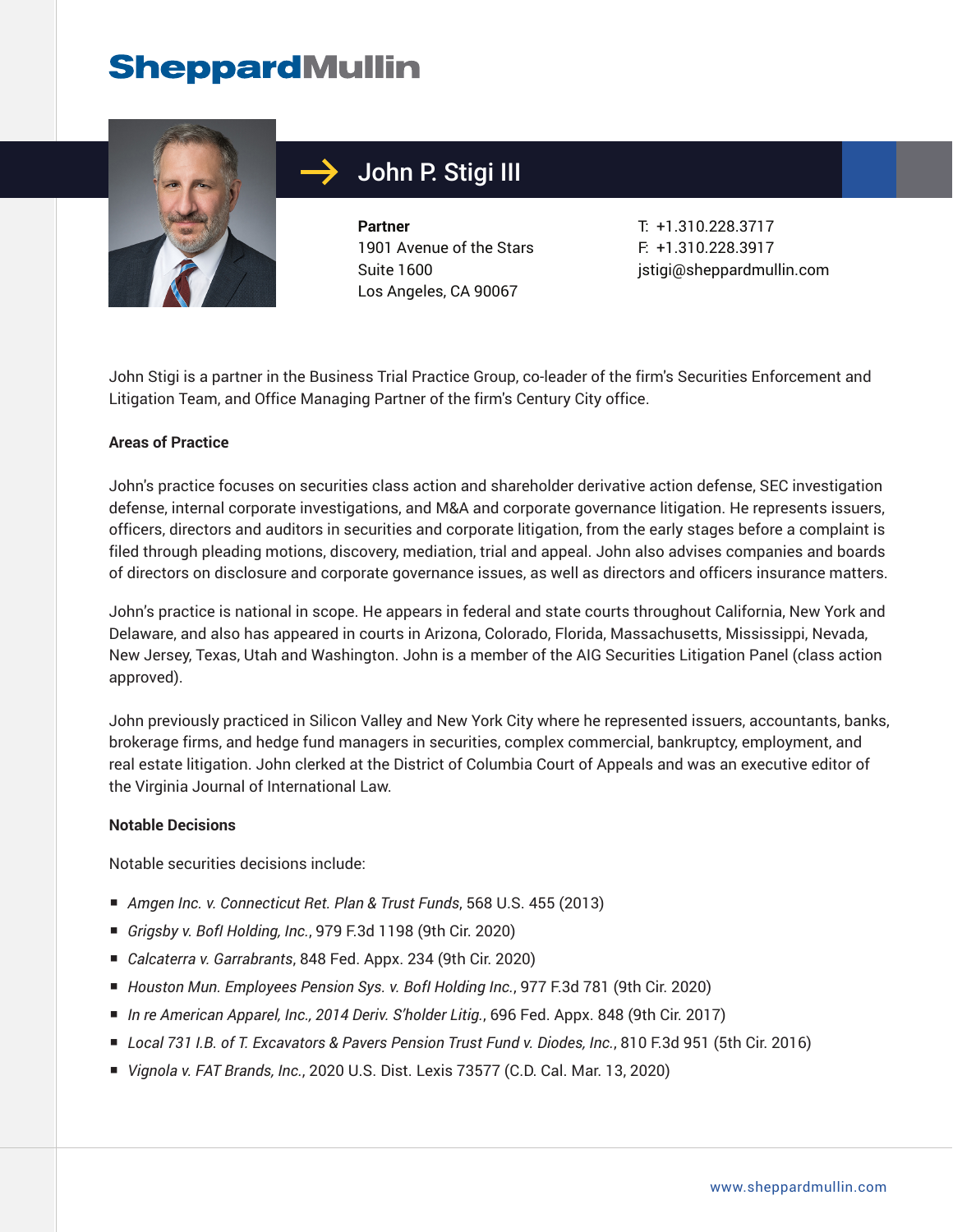- *Miller v. PCM, Inc.*, 2018 WL 5099722 (C.D. Cal. Jan. 3, 2018)
- *Zhang v. LifeVantage Corp.*, 2017 WL 2599883 (D. Utah June 15, 2017)
- *Parametric Sound Corp. v. Eighth Judicial Dist. Ct.*, 133 Nev. 417, 401 P.3d 1100 (2017)
- *Zhao v. International Rectifier Corp.*, 2011 WL 2447710 (Cal. App. 2d Dist. June 20, 2011).

### **Honors**

Best Lawyer in America, Litigation - Securities, *Best Lawyers*, 2021, 2022

### **Experience**

#### **Representative Cases**

#### **Securities & Shareholder Derivative Actions**

- Advanced Cell Technologies
- Alternegy
- America West
- American Apparel
- Amgen
- Arthur Andersen
- Axesstel
- Axos Financial (f/k/a Bofl Holding)/HMEPS
- Axos Financial/Grigsby
- Axos Financial/Calcaterra
- Boeing
- Chordiant Software
- Deer Consumer Products
- Deloitte
- Digital Cornerstone
- Diodes
- Ernst & Young
- Fairchild Corporation
- FAT Brands/Rojany
- FAT Brands/Vignola
- FAT Brands/Harris
- First Virtual Communications
- GEM Services, Inc.
- Hewlett Packard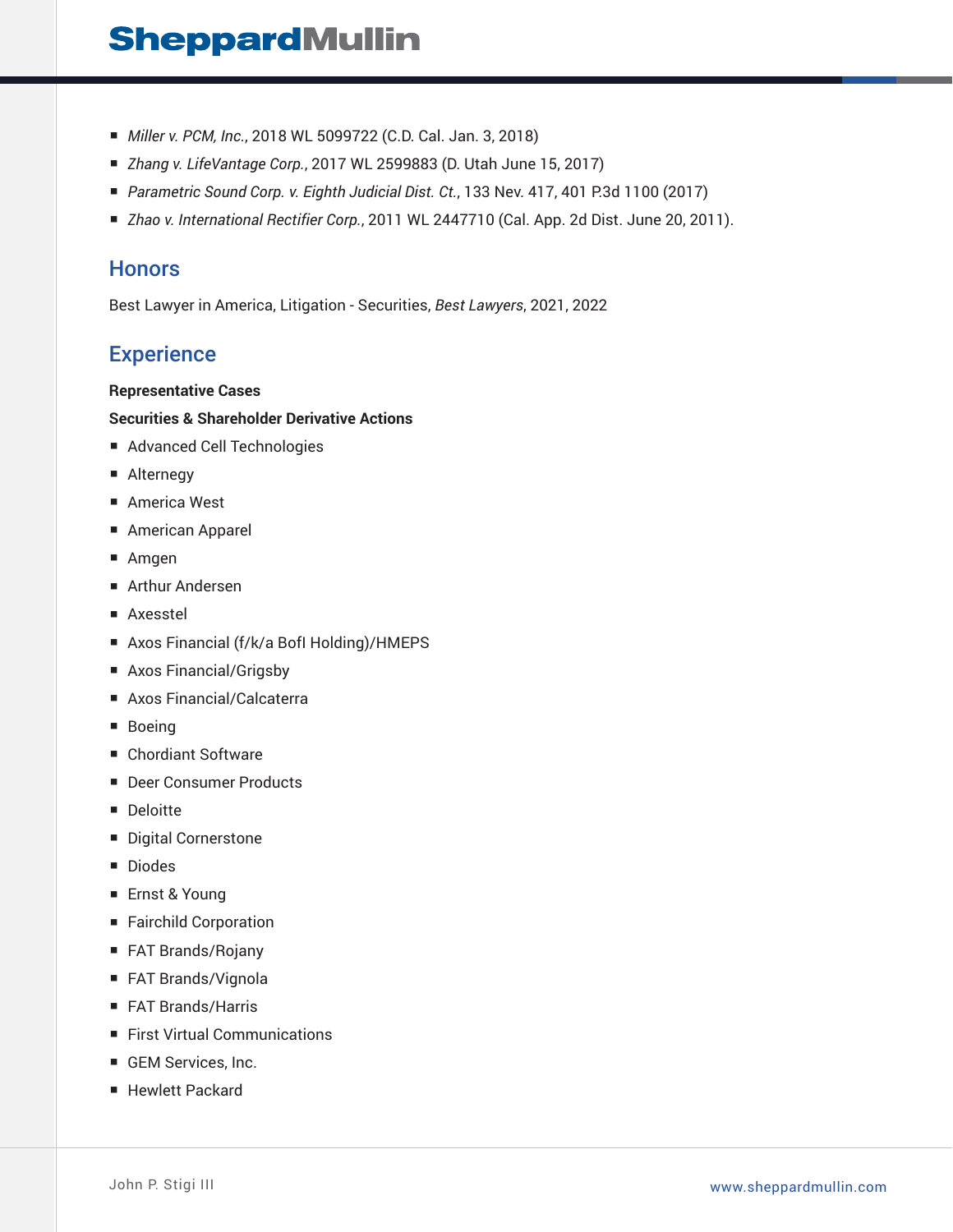- i2 Technologies
- International Rectifier
- Irvine Sensors
- LBI Media Holdings
- Legend3D
- LifeVantage
- Marvell Technologies
- National Technical Systems
- NCI Building Systems
- NorthPoint Communications
- Outrak
- Patriot National
- PCM
- Quovadx
- Redback Networks
- salesforce.com
- Tullett Prebon
- VISX
- Workhorse Group
- Zales

### **M&A/Going Private and Appraisal Actions**

- Corio
- CrossWorlds Software
- Dialogic
- E.piphany
- Electro Rent
- Hewlett Packard/Compaq
- Hewlett Packard/Walter Hewlett
- HomeFed
- Imperial Capital
- Informa
- Infoweapons
- International Rectifier
- Kreisler/United Flexible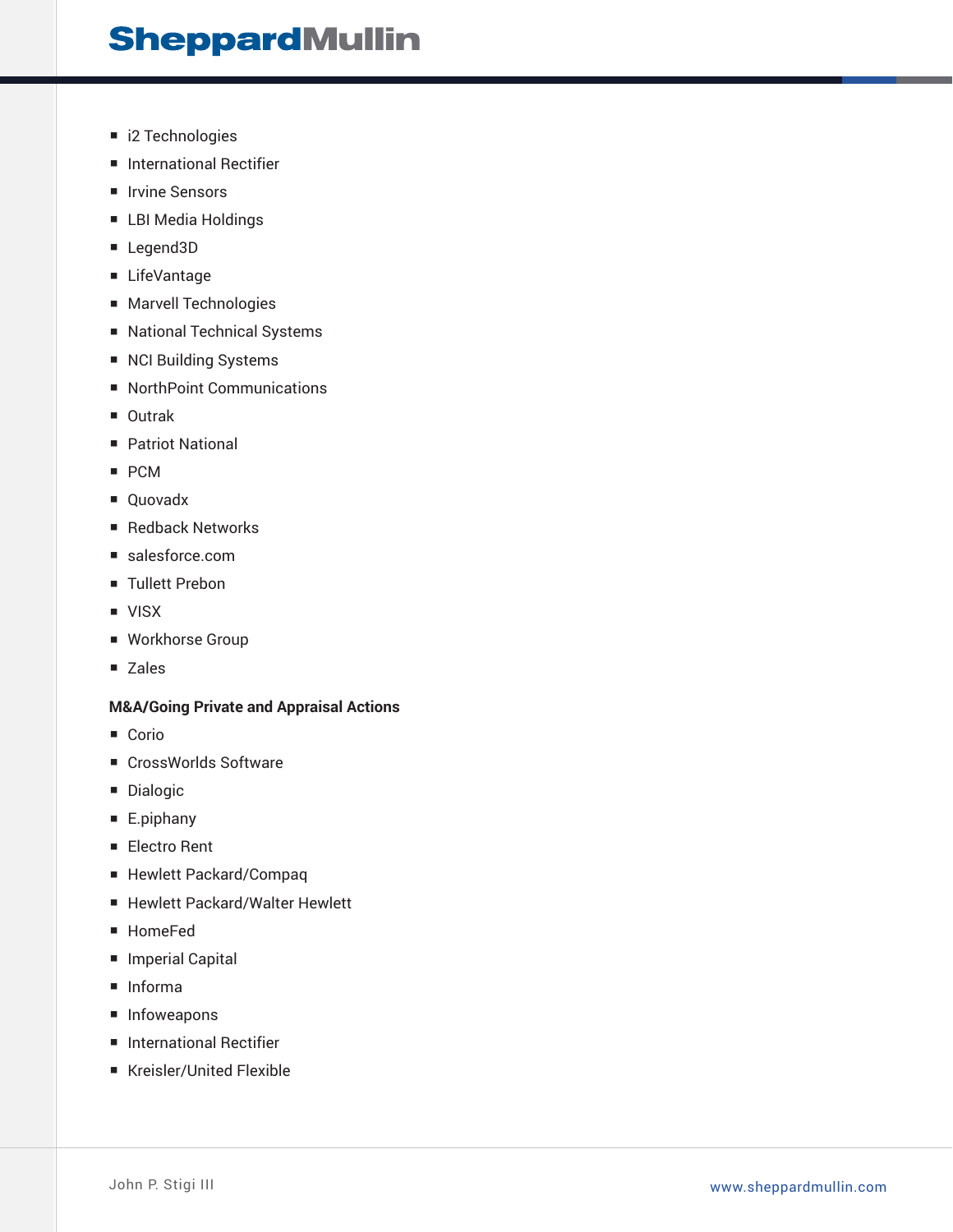- Lions Gate Entertainment
- Majesco
- Med BioGene
- National Technical Systems
- Parametric Sound
- PCM
- Physicians Formula
- Plumtree Software
- Sport Chalet
- Suncrest Bank
- Taylor Made/Adams
- Taylor Made/Ashworth

### **Articles**

- Delaware Supreme Court Affirms the Use of Stockholders Agreements to Waive Appraisal Rights *Practical Guidance*, 10.11.2021
- American Pipe Tolling and Successive Class Claims *Los Angeles Daily Journal*, 06.28.2018
- Lehman Ruling Sets Stage For Future Subordination Contests *Law360*, 08.16.2017
- Delaware Court of Chancery Addresses the "Cleansing Effect" of Stockholder Approval In Post-Closing M&A Damages Actions *Transaction Advisors*, 09.2016
- 
- "3rd Circ. Eases Limitations Test For Securities Claims," *Law360*, October 25, 2013
- "Case Study: In Re Boston Scientific," Law360, August 6, 2012
- "Addressing Materiality At The Pleadings Stage," Law360, September 7, 2011
- "Barring RICO Claims Based On Alleged Securities Fraud," Law360, July 28, 2011
- "Courts Interpret '*Tellabs',*" The National Law Journal, March 17, 2008
- "May a Court Consider Competing Inferences of a Defendant's State of Mind in Determining Whether the Complaint Pleads a 'Strong Inference' of Scienter?" *34 Preview of United States Supreme Court Cases (ABA)*, No. 6, April 9, 2007
- "Electronic Discovery: New Rules Also Affect E-Discovery of Nonparties," The National Law Journal, March 19, 2007
- "Delaware Decision in *Disney* Sets Forth Parameters for Duty of Good Faith," *21 Delaware Corporate Litigation Reporter*, No. 6, September 25, 2006
- *"Disney* Case Provides Further Insight into Directors' Duty of Disclosure," 13 Corporate Governance Advisor, No. 5, September/October 2005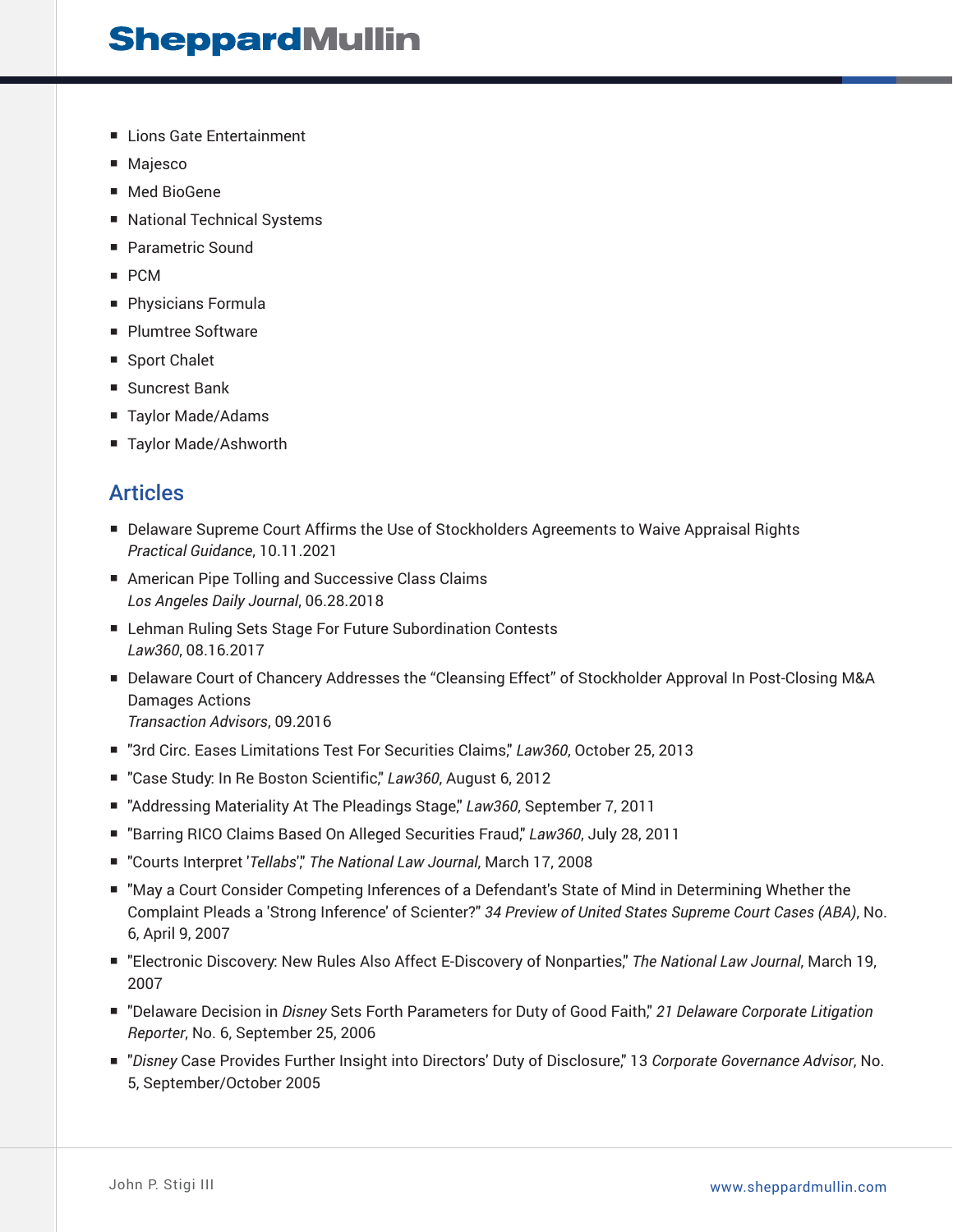■ "Delaware Vice Chancellor Strine Suggests Reform of Delaware Common Law Regarding Fully Negotiable Going-Private Transactions," 9 *Wall Street Lawyer,* No. 3, August 2005

# Corporate & Securities Law Blog Posts

- "California Court of Appeal Clarifies that a Derivative Plaintiff Must Demonstrate Both "Contemporaneous" and "Continuous" Ownership to Maintain a Derivative Suit on Behalf of a Limited Liability Company," May 23, 2022
- "Los Angeles Superior Court Invalidates California Law Requiring Gender Diversity on Company Boards," May 23, 2022
- "Los Angeles Superior Court Invalidates California Board Diversity Statute, Rendering It Ripe for Review by the California Court of Appeal," April 8, 2022
- "Los Angeles Superior Court Invalidates California Board Diversity Statute, Rendering It Ripe for Review by the California Court of Appeal," April 8, 2022
- "California Court of Appeal Addresses Derivative Standing and Failure of Oversight Claims Under Delaware Law," April 6, 2022
- "California Court of Appeal Holds that SEC Filings May Be Protected Activities Under Anti-SLAPP Statute," January 14, 2022
- "Delaware Supreme Court Shines Spotlight on Boilerplate Purchase Agreement Provisions," December 29, 2021
- "Delaware Supreme Court Adopts New Three-Prong Test for Demand Futility," October 11, 2021
- "Delaware Supreme Court Holds that Equity Dilution and Expropriation Claims May Only Be Brought Derivatively, Overruling Prior Precedent," October 1, 2021
- "Delaware Supreme Court Affirms the Use of Stockholders Agreements to Waive Appraisal Rights," September 28, 2021
- "Delaware Supreme Court Holds That Surviving "Entire Fairness" Review is Not Conclusive of a Breach of Fiduciary Duty Claim Where Directors Acted Inequitably," July 9, 2021
- "Delaware Court of Chancery Decision Provides Guidance on M&A Earnouts," June 16, 2021
- "Delaware Court of Chancery Clarifies that Management Cannot Unilaterally Curtail a Director's Access to Corporation's Privileged Information," September 9, 2020
- "Fifth Circuit Affirms Dismissal of Section 14(a) Complaint For Failure to Plead Facts Demonstrating Alleged Omissions from Proxy Statement Were Misleading," August 25, 2020
- "Delaware Court of Chancery Applies the Internal Affairs Doctrine to Deny Stockholder Inspection Rights Under a Foreign State's Law," August 18, 2020
- "Delaware Court of Chancery Applies the Internal Affairs Doctrine to Deny Stockholder Inspection Rights Under a Foreign State's Law," August 8, 2020
- "Delaware Supreme Court Affirms Appraisal Award Using Corporation's Unaffected Market Price As Fair Value," July 20, 2020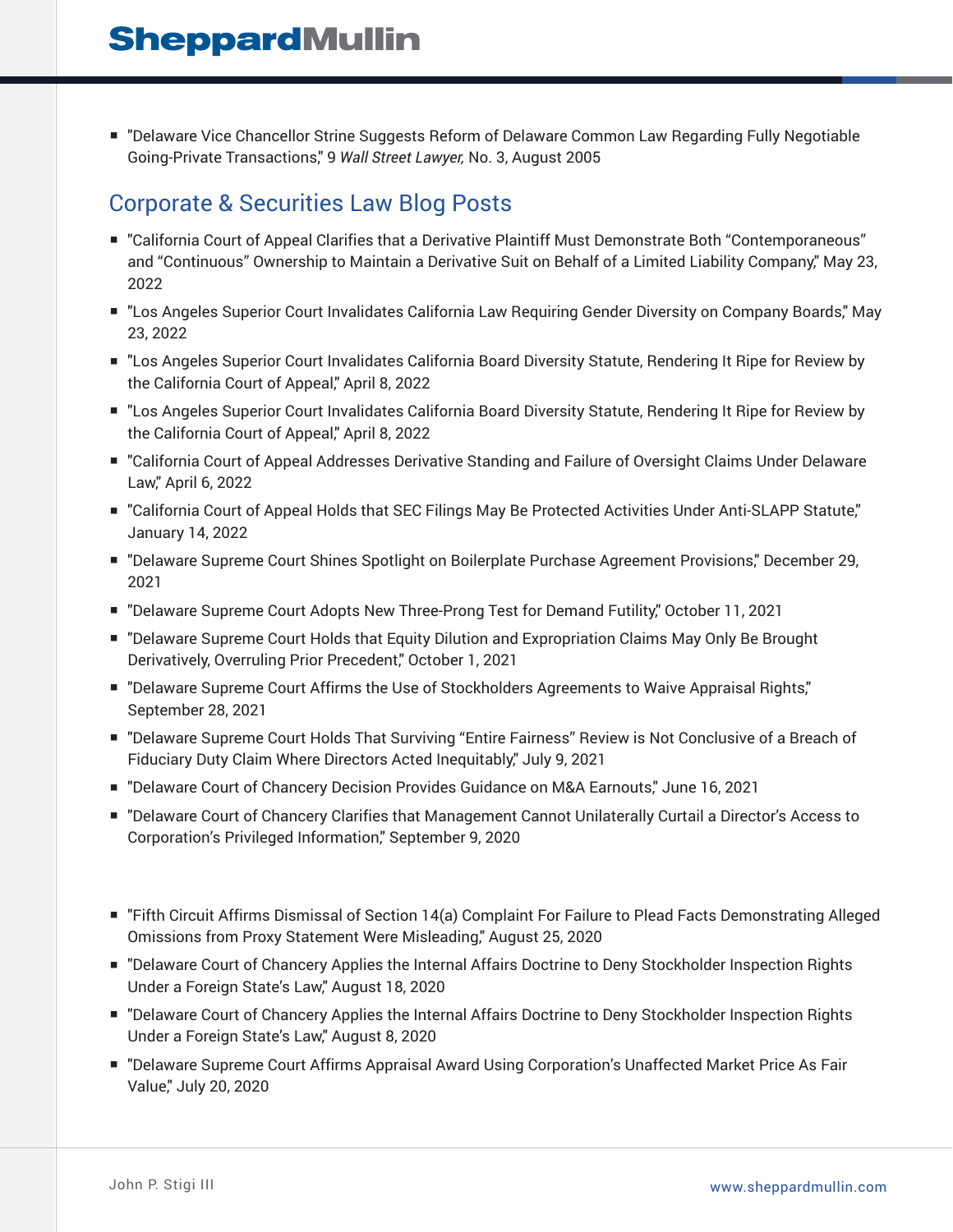- "Delaware Court of Chancery Strictly Construes Right to Discovery of Stockholders Represented By a Contractually Created 'Shareholder Representative'," May 29, 2020
- "Second Circuit Holds That Investors Who Delegate Discretionary Authority to Investment Advisors are not Members of a "Group" for Purposes of Section 16(b) Liability," May 26, 2020
- "Delaware Court of Chancery Addresses Pleading 'With Particularity' Under Rule 23.1," April 28, 2020
- "Delaware Supreme Court Confirms That Federal Forum Provision Is Facially Valid, Reversing Court of Chancery," March 19, 2020
- "California State Court Declines to Expand Standing for Claims Under 1933 Act," February 3, 2020
- "Delaware Court of Chancery Holds that a Stockholder's Disagreement with a Board's Business Judgment and Intent to Pursue a Proxy Contest is Not a "Proper Purpose" for a Section 220 Demand," November 19, 2019
- Caremark Claim to Proceed Against Directors of Ice Cream Manufacturer Following *Listeria* Outbreak" rel= "noopener" href="https://www.corporatesecuritieslawblog.com/2019/07/caremark-claim-listeria-outbreak/"> "Delaware Supreme Court Allows *Caremark* Claim to Proceed Against Directors of Ice Cream Manufacturer Following *Listeria* Outbreak," July 29, 2019
- "Delaware Chancery Court Provides Useful Guidance for Protecting Pre-Merger Privileges in Post-Closing Litigation Between Buyers and Sellers," June 5, 2019
- "United States Supreme Court Holds That Knowing Dissemination of False Statements Made by Others Can Constitute Primary 'Scheme Liability' In Violation of Rule 10b-5(a) and (c)," April 1, 2019
- "Second Circuit Holds That Issuer's Alleged Statements Concerning Its Regulatory Compliance Efforts Do Not Constitute Material Misstatements," March 12, 2019
- "Ninth Circuit Holds That Statutes Do Not Constitute "Rules or Regulations of the SEC" for Purposes of Sarbanes-Oxley Act Whistleblower Claims," March 4, 2019
- "Delaware Court of Chancery Declares Ineffective Exclusive Federal Forum Provision for 1933 Act Claims," January 14, 2019
- "Getting to Business Judgment in an Interested Transaction: Controlling Stockholder Must Put Procedural Protections in Place Prior to the Commencement of Economic Negotiations," October 17, 2018
- "Delaware Chancery Court Strictly Construes Appraisal Statute to Deny Stockholders Appraisal Rights in a Reverse Triangular Merger," July 20, 2018
- "California Court of Appeal Enforces Delaware Forum Selection Clause Contained in Certificate of Incorporation," June 5, 2018
- "United States Supreme Court Holds that Foreign Corporations May Not Be Held Liable Under the Alien Tort Statute," May 1, 2018
- "Ninth Circuit Splits From Other Circuits, Holding That a Negligence Standard Applies to a Claim Challenging Tender Offer Disclosures Under Section 14(e)," April 26, 2018
- "Second Circuit Limits Reach of SLUSA Preclusion in State Law Variable Annuity Class Action," April 16, 2018
- "Delaware Supreme Court Imposes New Limits on Stockholder Ratification Defense In Connection With Equity Incentive Plans," January 3, 2018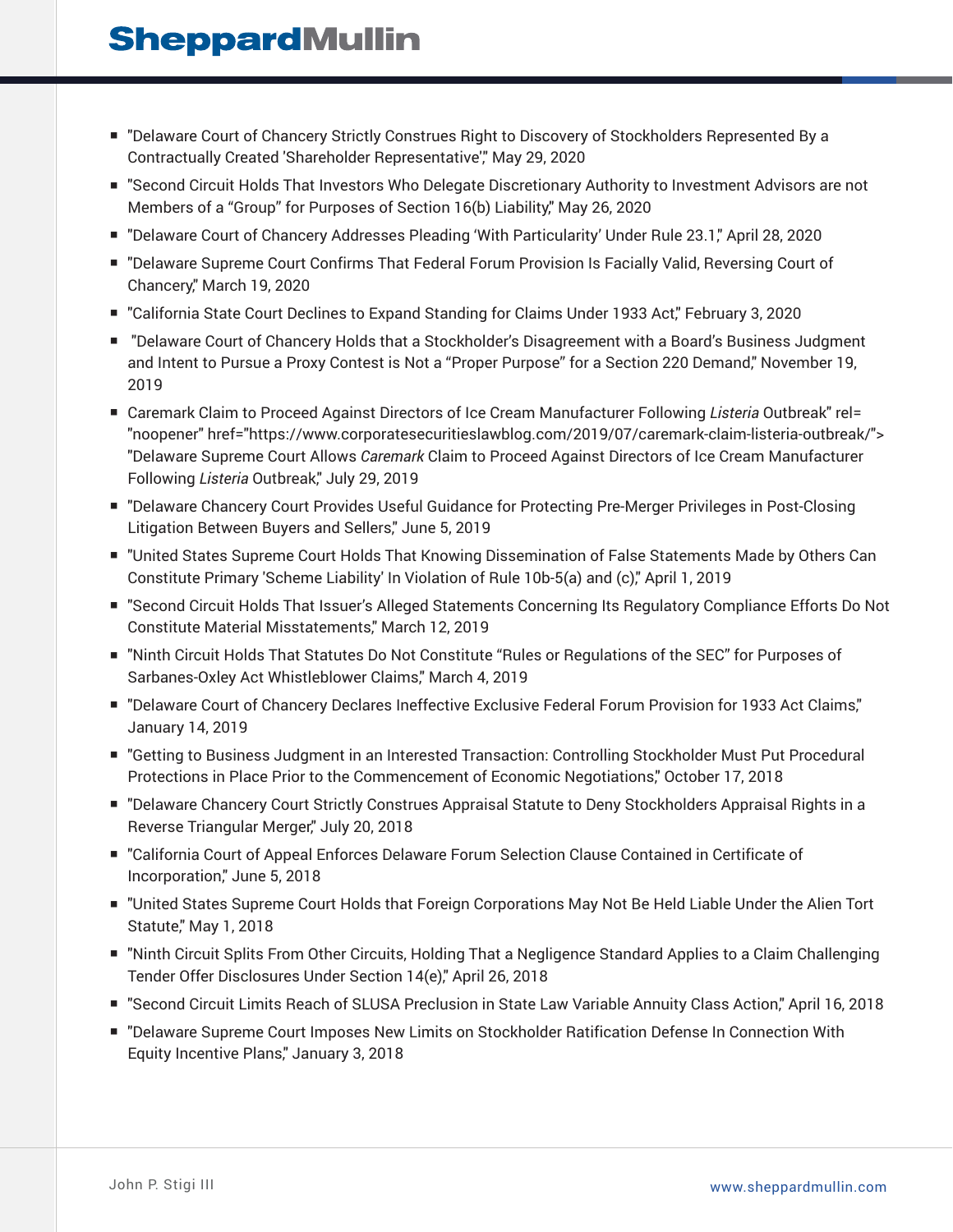## Speaking Engagements

Speaker & Panelist, Securities Litigation 2016: From Investigation to Trial, Practising Law Institute, New York, April 2016

Speaker & Panelist, Handling a Securities Case 2015: From Investigation to Trial and Everything in Between, Practising Law Institute, New York, April 2015

Speaker & Panelist, Director & Officer Liability and Insurance - Hot Topics and New Developments, USC Corporate Governance Summit, Los Angeles, November 2014

Speaker & Panelist, When Good Deals Go Bad - How to Avoid Becoming an M&A Casualty, Association for Corporate Growth San Diego, December 2012

Chair, Delaware Counsel Speaks: Navigating Delaware Corporate Law in Transactions, San Diego, September 2011

Speaker, SEC Enforcement and Securities Class Action Trends Since the Great Recession of 2008, U.S. Law Firm Group Corporate & Securities Committee Section Meeting, San Francisco, May 2010

Q&A With Sheppard Mullin's John P. Stigi III, Law360, July 16, 2009

Speaker, Deconstructing *Ryan v. Gifford,* Cal CPA Fraud Section, Los Angeles, February 2008

Speaker, Environmental Disclosures, Los Angeles County Bar Association, Los Angeles, February 2008

Speaker & Panelist, Securities Litigation, CLE International Conference on Class Actions, San Francisco, January 2008

Co-chair, CLE International Conference on Class Actions, Los Angeles, January 2007

Podcast, *Merrill Lynch v. Dabit*, TheCorporateCounsel.net Blog, April 2006

Speaker & Panelist, McMaster World Congress Conference on Corporate Governance, Hamilton, Ontario, January 2006

Speaker, Washington Metropolitan Area Corporate Counsel Association, SEC Enforcement, Reston, VA, December 2005

Speaker & Panelist, International Bar Association Annual Conference, Prague, September 2005

Speaker & Panelist, InSight CLE, M&A Litigation, Vancouver, BC, April 2005

Speaker & Panelist, Glasser LegalWorks, Electronic Discovery, San Francisco, April 2004

Speaker, Venture Capital Task Force, Palo Alto, July 2002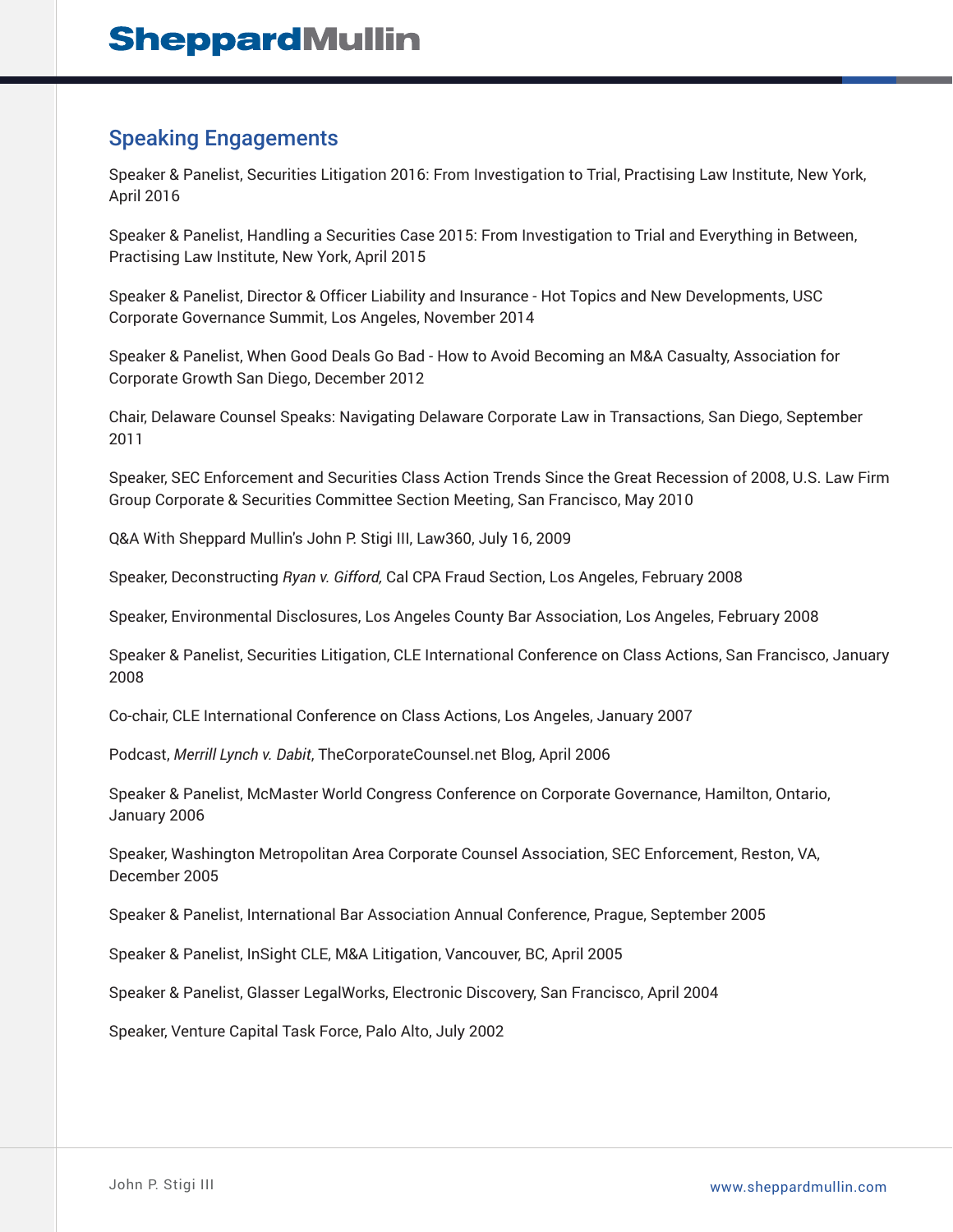### Memberships

AIG Securities Litigation Panel Counsel, 2012-present American Bar Association, 1989-present New York State Bar Association, Civil Practice Law and Rules Committee, 1996-1999 Los Angeles World Affairs Council, 2006-2009 University of Virginia School of Law National Litigation Panel, 1996-2000 Columbia University Alumni Representative Committee, Regional Co-Chair, 2007-present Association of Business Trial Lawyers, 2016-present

## Podcasts & Webinars

Nota Bene Episode 95: Mapping Capital Markets and Securities Enforcement in the Current COVID-19 Moment with Jamie Mercer and John Stigi 09.02.2020

## **Practices**

Litigation Class Action Defense Financial Services Litigation Securities Enforcement Securities Litigation White Collar Defense and Corporate Investigations Appellate ESG and Sustainability

### **Industries**

Aerospace & Defense Emerging Company & Venture Capital Entertainment, Technology and Advertising ESG and Sustainability Financial Services Government Business Group Insurance Private Equity